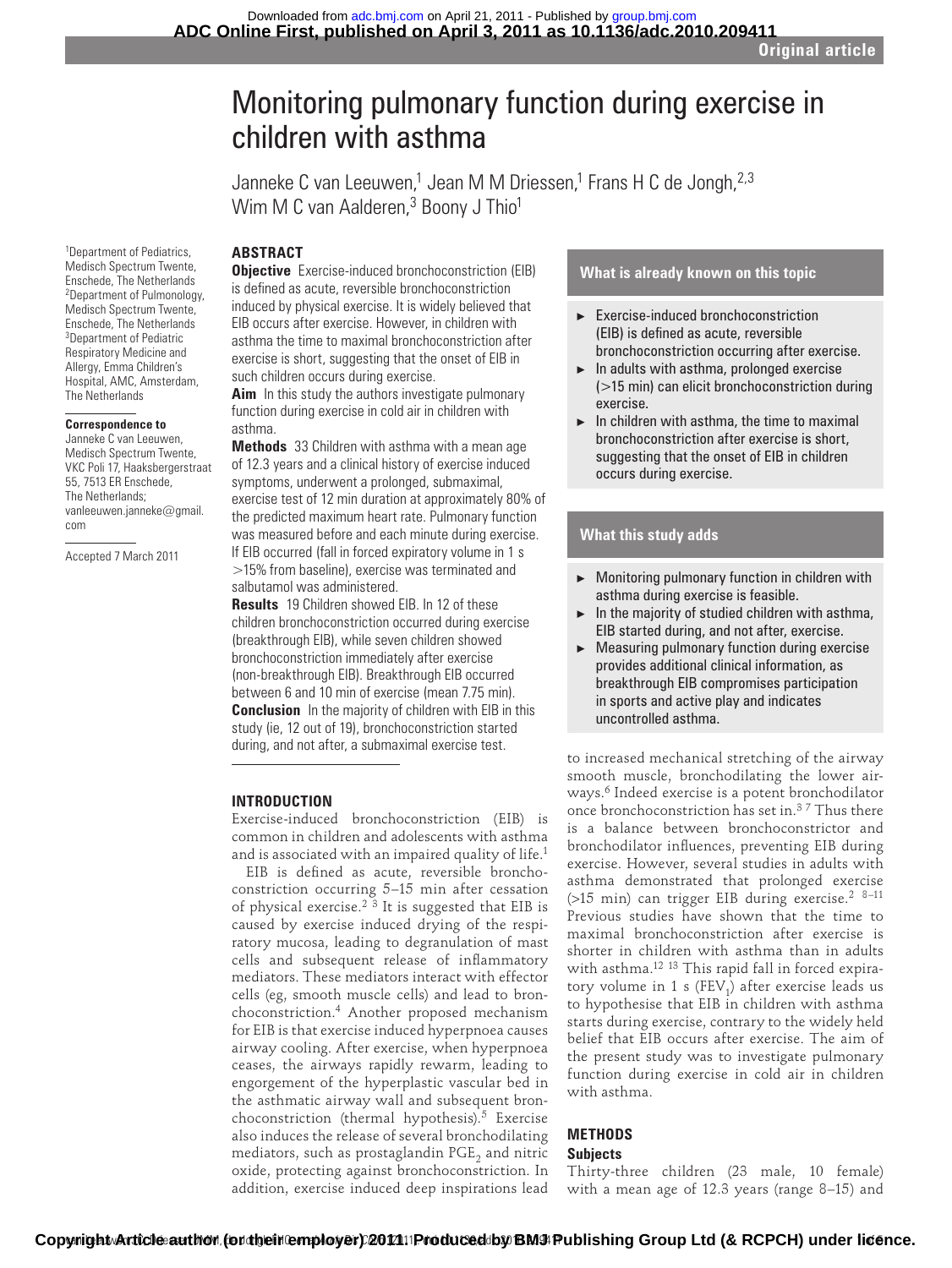with a clinical history of exercise induced symptoms were investigated in this study. Exercise tests were performed as part of the routine clinical evaluation, although with the addition of spirometry during exercise. No short- or long-acting bronchodilators were used 8 or 24 h, respectively, before testing. None of the children had used oral steroids for at least 3 weeks before the study. Inhaled corticosteroids and leukotriene antagonists were not withheld before testing. All of the children were informed and the local ethics committee was consulted but did not object to the study.

#### **Pulmonary function measurements**

The children underwent extensive evaluation of their asthma, which consisted of an exercise provocation challenge, Juniper's Asthma Control Questionnaire and measurement of the fraction of exhaled nitric oxide using the miniNIOX (Aerocrine, Stockholm, Sweden).

Standard lung function tests were performed before, during and after exercise, using a Microloop MK8 Spirometer (ML3535; CareFusion 232, Chatham Maritime, UK). Before exercise, spirometry consisted of a duplicated full flow volume curve, using the standard European Respiratory Society (ERS) protocol.<sup>14</sup> The best value for FEV<sub>1</sub> was used for analysis. During and after exercise, spirometry was limited to a single flow volume curve. Only technically correct flow volume curves were used for statistical analysis.

#### **Exercise provocation challenge**

After baseline spirometry, subjects performed a prolonged exercise test by running with their nose clipped on a treadmill with a 10% incline (Ti22; Horizon Fitness, Cottage Grove, Wisconsin, USA). Conducting the tests in a local skating rink in IJsbaan Twente, Enschede, The Netherlands ensured that air was cold and dry with a temperature of 9.5–10.0°C and humidity of 57–59% (5.5–6.0 mg  $H_2O/I$ ). The ice was resurfaced with electric resurfacing machines. During the test, heart rate was continuously monitored by a radiographic device (Inventum SH 40, Veenendaal, the Netherlands). The children performed a constant-load exercise test at approximately 80% of the predicted maximum heart rate (210−age). 15 During the

exercise challenge, single flow volume curves were recorded every minute. The maximum duration of the exercise test was 12 min or until a fall in  $FEV<sub>1</sub> > 15%$  from the baseline value had occurred. In this case the challenge was terminated, one flow volume curve was measured 1 min after cessation and salbutamol 100 μg was administered immediately after spirometry or at request. In children who completed 12 min of exercise, spirometry was obtained at 1, 3 and 5 min after exercise. If EIB (fall in FEV<sub>1</sub> >15%<sup>13</sup>) occurred during this period, salbutamol 100 μg was administered immediately after this measurement. To establish recovery, one flow volume curve was measured approximately 10 min after administration of salbutamol.

#### **Statistical analysis**

Results were expressed as mean values±SD for normally distributed data, as median (minimum to maximum) for nonnormally distributed data or as numbers with corresponding percentages if nominal or ordinal. The level of significance was set at 0.05 (95% CI). Between-group comparison of continuous data was performed by analysis of variance or Kruskal–Wallis tests as appropriate, and a post hoc test for statistically significant differences was performed with Tukey's HSD test. Comparisons of nominal or ordinal variables were performed with  $\chi^2$  tests. SPSS for Windows v 15 was used to perform all analyses.

## **RESULTS**

Thirty-three children participated in the study. Two children were unable to complete the test because test instructions were not followed and one child was excluded because of technical problems during the test (heart rate monitor malfunction). Thirty children were included in the analysis. All children were able to perform spirometry during exercise. Flow volume curves were technically acceptable and no signs of fatigue or spirometry-induced bronchoconstriction were observed.

Nineteen children (11 male, eight female) showed EIB (fall in FEV<sub>1</sub> >15% from baseline value). In 12 of these children (six male, six female), EIB occurred during exercise (breakthrough EIB). Seven children showed EIB immediately after exercise (non-breakthrough EIB). Eleven children did not show EIB.

|  | Table 1 Baseline characteristics of breakthrough exercise-induced bronchoconstriction (EIB), non-breakthrough EIB and non-EIB groups |  |  |  |  |
|--|--------------------------------------------------------------------------------------------------------------------------------------|--|--|--|--|
|--|--------------------------------------------------------------------------------------------------------------------------------------|--|--|--|--|

| <b>Characteristics</b>                     | Breakthrough EIB (N=12) | Non-breakthrough EIB $(N=7)$ | $Non-EIB (N=11)$    | p Value |
|--------------------------------------------|-------------------------|------------------------------|---------------------|---------|
| Age (years)                                | $11.6(8.2 - 15.3)$      | $12.5(11.5-14.2)$            | $12.6(9.3-15.0)$    | 0.51    |
| Male                                       | 6(50)                   | 5(71)                        | 9(82)               | 0.62    |
| <b>BMI</b> z score                         | $0.8$ (-0.4 to 2.4)     | $0.6$ (-1.4 to 2.2)          | $0.7$ (-0.8 to 1.3) | 0.65    |
| ICS                                        | 12 (100)                | 6(86)                        | 8(73)               | 0.16    |
| Fluticasone 250 $\mu$ g 2 bd               | 3                       |                              | 0                   |         |
| Beclomethasone 100 $\mu$ g 2 bd            |                         |                              |                     |         |
| Budesonide 200 $\mu$ g 2 bd                | 0                       |                              |                     |         |
| Ciclesonide $160 \mu q$ 1 bd               | 0                       | 0                            |                     |         |
| LABA (combination therapy)                 | 8(67)                   | 3(43)                        | 4(36)               | 0.32    |
| Budesonide/formoterol 200/6 $\mu$ g 2 bd   | 4                       | 3                            |                     |         |
| Fluticasone/salmeterol 250/50 $\mu$ q 2 bd | 4                       | 0                            | 2                   |         |
| <b>LTRA</b>                                | 4(33)                   | 3(43)                        | 5(46)               | 0.83    |
| FeNO (ppb)                                 | $28(11-84)$             | $31(14 - 119)$               | $30(11-48)$         | 0.66    |
| ACQ                                        | $1.3(0.3 - 3.2)$        | $2.0(1.0-3.2)$               | $1.2(0.0-1.8)$      | 0.31    |
| FEV <sub>1</sub> (% predicted)             | $83.3 \pm 9.2$          | $86.7 \pm 11.7$              | 89.7±12.9           | 0.40    |
| Mean HR during exercise                    | 75.7±2.8                | $78.5 \pm 1.6$               | $79.5 \pm 2.9$      | < 0.01  |

Results are expressed as median (minimum to maximum), mean values±SD or as numbers (percentages).

ACQ, Asthma Control Questionnaire; BMI, body mass index; FeNO, fraction exhaled nitric oxide; FEV<sub>1</sub>, forced expiratory volume in 1 s; HR, heart rate (% of maximum); ICS, inhaled corticosteroid; LABA, long acting bronchodilator agent; LTRA, leukotriene antagonist (montelukast 1 dd 5 mg); bd, twice daily.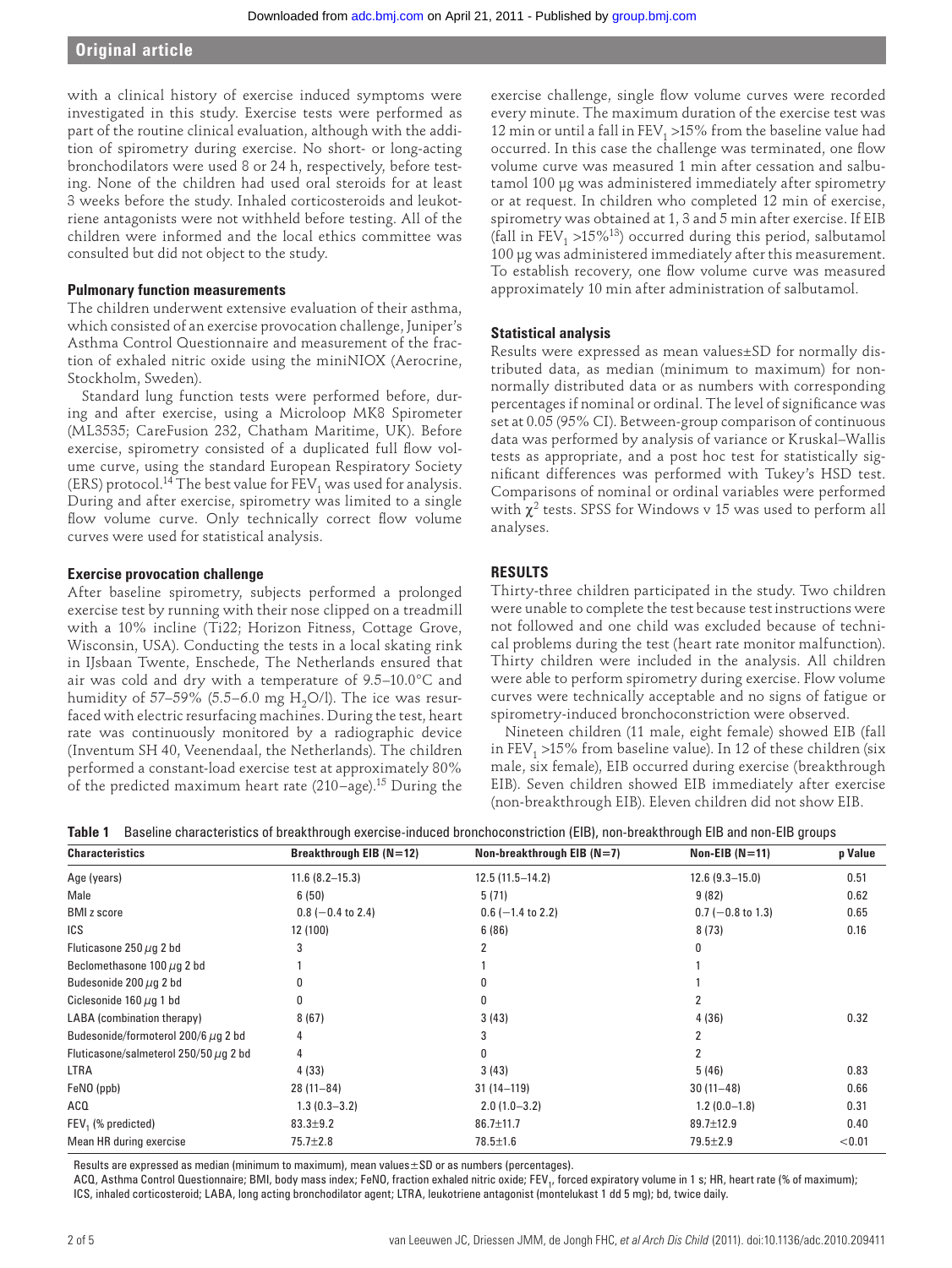|           |              |                | Table 2 Individual characteristics of the breakthrough exercise-induced                                          |                                                                                                   |     | bronchoconstriction (EIB) group  |             |                                           |                            |                                                                                                                                                       |                                  |
|-----------|--------------|----------------|------------------------------------------------------------------------------------------------------------------|---------------------------------------------------------------------------------------------------|-----|----------------------------------|-------------|-------------------------------------------|----------------------------|-------------------------------------------------------------------------------------------------------------------------------------------------------|----------------------------------|
| Subject   | $S_{\rm ex}$ | (years)<br>Age | Height (cm)                                                                                                      | <b>BMI</b> z score                                                                                | SJI | LABA                             | <b>LTRA</b> | $(%$ predicted $)$<br><b>Baseline FEV</b> | Time to ↓FEV<br>>15% (min) | ↓FEV, at cessation<br>% from baseline)                                                                                                                | ē<br>[% from baseli<br>↓FEV, t=1 |
|           |              |                |                                                                                                                  |                                                                                                   |     |                                  |             |                                           |                            |                                                                                                                                                       |                                  |
|           |              |                | 156                                                                                                              | ن<br>س                                                                                            |     | I                                |             |                                           |                            |                                                                                                                                                       | $-47$                            |
|           |              |                | 137                                                                                                              |                                                                                                   |     |                                  |             |                                           |                            | $^{-24}$                                                                                                                                              | $-28$                            |
|           |              |                | $\vec{r}$                                                                                                        |                                                                                                   |     |                                  | I           |                                           |                            | $^{-23}$                                                                                                                                              | $-54$                            |
|           |              |                | $\overline{32}$                                                                                                  | 2.0                                                                                               |     |                                  | I           | 4                                         |                            | $-35$                                                                                                                                                 | $-45$                            |
|           |              |                | 168                                                                                                              | ႝ                                                                                                 |     |                                  | I           |                                           |                            | $\frac{16}{1}$                                                                                                                                        | $-32$                            |
|           |              |                | 155                                                                                                              | 등<br>                                                                                             |     |                                  | I           |                                           |                            | $\frac{8}{1}$                                                                                                                                         | $-27$                            |
|           |              |                | 140                                                                                                              | ΓJ                                                                                                |     |                                  |             | ട്                                        |                            | $-17$                                                                                                                                                 | $-34$                            |
|           |              |                | 165                                                                                                              | $-0.4$                                                                                            |     | I                                |             |                                           |                            | $\frac{5}{1}$                                                                                                                                         | $-34$                            |
| 5         |              |                | 138                                                                                                              | 0.4                                                                                               |     |                                  | I           | 58                                        |                            | $\frac{15}{1}$                                                                                                                                        | $-45$                            |
| ₽         | ⋝            |                | 162                                                                                                              | $\overline{0}$                                                                                    |     |                                  | I           | යි                                        | $\circ$                    | $-17$                                                                                                                                                 | $-17$                            |
| 11        |              |                | 163                                                                                                              | 2.4                                                                                               |     | I                                | I           | 3                                         |                            | $\frac{15}{1}$                                                                                                                                        | កុ                               |
| $\approx$ | Σ            | ≌              | 175                                                                                                              | $-0.2$                                                                                            | ╇   | $\hspace{0.1mm} +\hspace{0.1mm}$ | I           | 85                                        |                            | $-19$                                                                                                                                                 | $-26$                            |
|           |              |                | $\downarrow$ FEV, at cessation, fall in FEV, at cessation of exercise; $\downarrow$ FEV, t=1, fall in FEV, 1 min | agent; LTRA, leukotriene antagonist; M, male; time to JFEV, $>$ 15%, time to EIB during exercise. |     |                                  |             |                                           |                            | after exercise; BMI, body mass index; F, female; FEV,, forced expiratory volume in 1 s; ICS, inhaled corticosteroid; LABA, long acting bronchodilator |                                  |

The baseline characteristics of the children are shown in table 1. Body mass index (BMI) was adjusted for age and gender and calculated as SD from the mean (BMI z score).<sup>16</sup> No significant differences were seen between the baseline characteristics of the breakthrough EIB group, the non-breakthrough EIB group and the non-EIB group.

Individual characteristics of the breakthrough EIB group are shown in table 2. In this group, EIB occurred between 6 and 10 min of exercise (mean 7.75 min). Mean fall in  $FEV<sub>1</sub>$  1 min after cessation of exercise was 34% from baseline (range 17–54%). Mean heart rate during exercise (calculated from the second minute of exercise) is shown in table 1. There is a significant difference in mean heart rate between the breakthrough EIB group and the non-EIB group (75.7±2.8% vs 79.5±2.9%, p<0.01; 95% CI 1.0% to 6.5%).

The pattern observed in most of the children in the breakthrough EIB group was an initial increase in  $FEV<sub>1</sub>$  during the first minutes of exercise. After a short plateau,  $\tilde{FEV}_1$  progressively decreased, followed by a steeper fall in  $FEV<sub>1</sub>$  after exercise, as shown in figure 1. Figure 2 shows  $FEV<sub>1</sub>$  values during exercise in the non-breakthrough EIB group. After an initial increase in  $FEV_1$ , most children showed a slow decline in  $FEV_1$ during the exercise challenge. Mean fall in  $FEV<sub>1</sub>$  1 min after cessation of exercise was 21% from baseline (range 17–34%).

### **DISCUSSION**

The main result of this study is that in the majority of children with EIB (ie, 12 out of 19) bronchoconstriction starts during submaximal exercise in cold air.

To our knowledge this study is the first to evaluate pulmonary function, as measured by  $FEV<sub>1</sub>$ , during an exercise challenge in cold air in children with asthma. Several studies have described bronchoconstriction in adults with asthma during and after exercise. Rundell *et al* investigated EIB during exercise in cold air. They found that bronchoconstriction (defined as a fall  $>10\%$  in FEV<sub>1</sub>) occurs in adult athletes during prolonged exercise  $(-42 \text{ min})$  at 90-100% of maximum heart rate.<sup>10</sup> Beck and Suman *et al* studied pulmonary function (FEV<sub>1</sub>) in adults with asthma during different prolonged exercise protocols in laboratory settings and both observed bronchoconstriction during exercise after about 15 min of exercise.<sup>2689</sup> A few studies measured peak expiratory flow rate (PEFR) during exercise in children with asthma and reported that in up to 51.7% of children with asthma PEFR falls below the prechallenge value at the end of a 6–8 min exercise challenge, suggesting that EIB occurs frequently during exercise.<sup>17-19</sup>

The mechanism of bronchoconstriction during exercise could be an imbalance between bronchodilator and bronchoconstrictor influences. During exercise, hyperpnoea causes drying and hyperosmolarity of the respiratory mucosa, leading to the release of inflammatory mediators and subsequent bronchoconstriction. 4 Simultaneously, exercise has a bronchodilating potential, caused by the release of nitric oxide and prostaglandin  $PGE<sub>2</sub>$  and increased mechanical stretching of the airway smooth muscle through deep inspirations. 6 Studies in adults with asthma describe a pattern of initial bronchodilatation during exercise. After achieving a steady state for about 15 min, the constrictor stimulus prevails, with additional constriction after exercise.<sup>267911</sup> We observed the same pattern in children with asthma, however the timing of the events is markedly faster than in adults. The bronchodilator effect of exercise is transient in children and is rapidly followed by bronchoconstriction within minutes. This fast pattern may be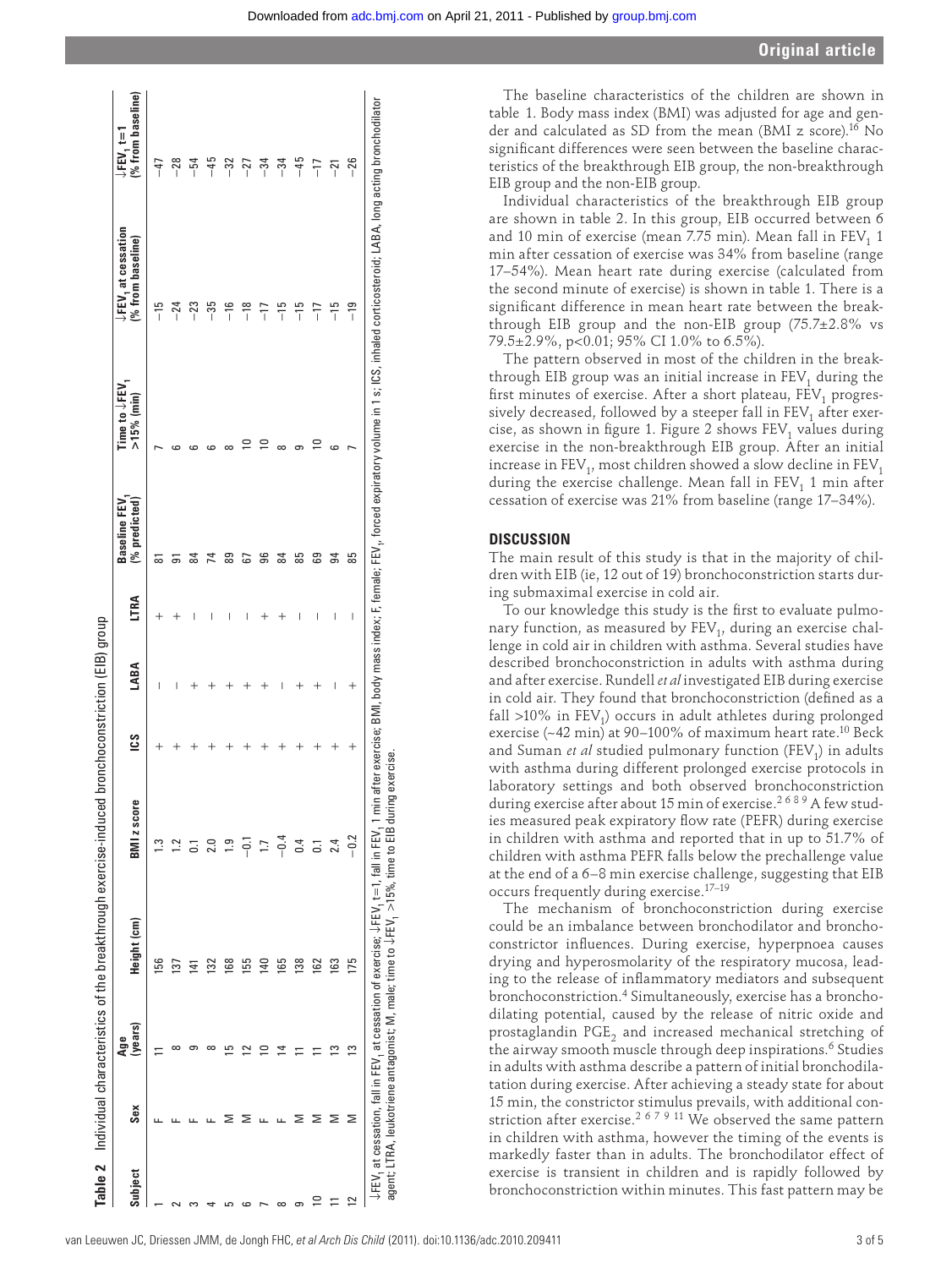# **Original article**



**Figure 1** Response of FEV<sub>1</sub> during exercise in the breakthrough exercise-induced bronchoconstriction group. Dotted line: FEV, after exercise.  $\mathsf{FEV}_{1}$ , forced expiratory volume in 1 s.



**Figure 2** Response of FEV<sub>1</sub> during exercise in the non-breakthrough exercise-induced bronchoconstriction group. Dotted line: FEV, after exercise.  $\mathsf{FEV}_{1}$ , forced expiratory volume in 1 s.

due to the twitchiness of young airways. The contribution of muscle spasm in the mechanism of EIB in children with asthma may be relatively high compared to that in adults. This would also explain children's quick recovery of pulmonary function after maximal bronchoconstriction. 12 Another explanation for EIB during exercise in children may be a failure of bronchodilator influences to counterbalance the bronchoconstrictor influences. Indeed, only two children were able to fully maintain their  $FEV_1$  during exercise.

Our observation that EIB starts during a relatively short period of exercise in the majority of children with asthma implies that the thermal hypothesis to explain the pathophysiology of EIB cannot be sustained in children with asthma. According to this hypothesis, EIB is caused by rapid rewarming of the airways at the cessation of exercise induced hyperpnea. 5 Anderson *et al*18 questioned this hypothesis in 1989 when they observed a fall in PEFR in children with asthma during exercise.

Several remarks can be made about this study. Subjects performed an exercise challenge at approximately 80% of their maximum heart rate. According to the ATS guidelines for diagnosing EIB, the intensity of exercise should be set at a heart rate of 80–90% of maximum. Testing at a relatively low exercise intensity probably underestimates the prevalence and severity of EIB.<sup>13 20</sup> We deliberately chose an exercise intensity of 80% of maximum heart rate, since spirometry is easier to perform and a prolonged test easier to sustain during submaximal exercise. Retrospectively, mean heart rate during exercise was significantly lower in the breakthrough EIB group compared to the non-EIB group (75.7% vs 79.5%). We considered this difference was clinically irrelevant and did not cause breakthrough EIB (heart rate was even slightly lower in the breakthrough EIB group). Although we successfully titrated the intensity of exercise to approximately 80% of the predicted maximum heart rate in all children, the duration of exercise in the non-EIB group was longer and heart rate increased steadily during exercise, explaining the difference in mean heart rate.

Another comment can be made about the duration of the exercise test, which differs from regular exercise tests. Given that there is initial bronchodilatation during the first few minutes of exercise, a standardised protocol of 6 min could be too short to document a significant fall in  $FEV<sub>1</sub>$  during exercise.<sup>37</sup> Therefore, we chose a 12 min exercise protocol, as most children show a rapid fall in  $FEV<sub>1</sub>$  directly after a regular exercise challenge of 6–8 min. Also, a submaximal prolonged test mimics real life exercise during play and sports. Indeed, we observed EIB in the majority of children during these 12 min. Moreover, the average time for EIB to occur was after 7.75 min of exercise. If EIB had been defined as a fall in  $FEV<sub>1</sub> > 10\%$  from baseline, instead of >15%, five more children would have had a positive breakthrough test (ie, 17 out of 19).<sup>13</sup>

One could argue that the observed fall in  $FEV<sub>1</sub>$  during exercise is a result of submaximal effort or respiratory muscle fatigue. However, all children performed technically adequate flow volume curves during exercise, irrespective of whether or not there was a fall in  $\text{FEV}_1$ .

Eleven children did not show EIB. This might be due to the fact that self-reported exercise induced symptoms are not always caused by EIB.<sup>21</sup> <sup>22</sup> Furthermore, we measured  $\text{FEV}_1$  to a maximum of 5 min after exercise, which may underestimate the incidence of EIB as the time to maximal bronchoconstriction after exercise is between 2 and 12 min. However, the majority of children reach maximal bronchoconstriction in the first 5 min after exercise.<sup>12</sup>

The fact that bronchoconstriction can occur early during exercise in children with asthma is of clinical importance. Not only can it compromise the athletic performance of the child, but it can also influence a child's attitude to exercising. Dropping out during exercise lowers self-esteem and leads to avoidance of exercise and consequently cardiovascular deterioration.<sup>23</sup>

Monitoring pulmonary function in children with asthma during exercise was feasible in our study and has benefits. It prevents the severe and uncontrolled falls in  $FEV<sub>1</sub>$  that can occur during and after a regular exercise challenge to measure EIB. Furthermore, a breakthrough test could potentially be used as a dose–response test, in which time to the occurrence of EIB can be considered as the degree of airway hyperresponsiveness.

In conclusion, measuring pulmonary function during exercise in children with asthma shows that the bronchoprotective effect of exercise is short-lived in children and that EIB frequently starts during, and not after, submaximal exercise. Moreover, it may provide additional clinical information,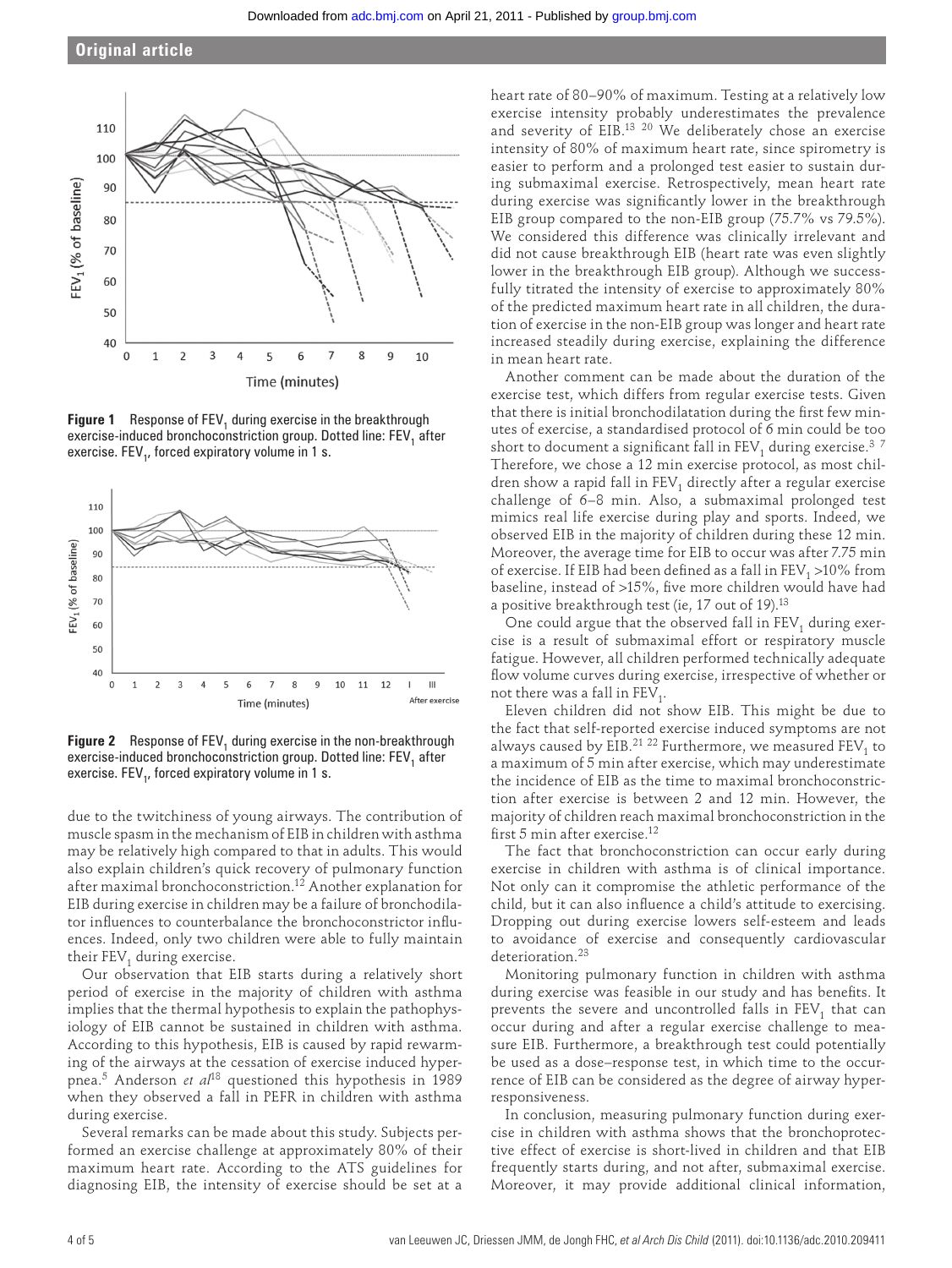as breakthrough EIB can seriously hinder participation in sports and active play and indicates uncontrolled asthma, for which appropriate therapy measures are needed. More research is needed to characterise children with asthma who are susceptible to airway obstruction during exercise and the influence of medication on this phenomenon.

 **Acknowledgements** The authors would like to thank IJsbaan Twente, Enschede and its employees for their assistance and Professor S D Anderson for her valuable advice.

**Funding** This study was supported by an unrestricted grant from the Stichting Pediatrisch Onderzoek Enschede.

#### **Competing interests** None.

 **Ethics approval** This study was conducted with the approval of the Medisch Ethische Toetsingscommissie Medisch Spectrum Twente, Enschede.

**Provenance and peer review** Not commissioned; externally peer reviewed.

#### **REFERENCES**

- 1. **Merikallio VJ,** Mustalahti K, Remes ST, *et al.* Comparison of quality of life between asthmatic and healthy school children. *Pediatr Allergy Immunol* 2005 ; **16** : 332 – 40 .
- 2. **Suman OE,** Beck KC, Babcock MA, *et al.* Airway obstruction during exercise and isocapnic hyperventilation in asthmatic subjects. *J Appl Physiol* 1999 ; **87** : 1107 – 13 .
- 3. **Stirling DR,** Cotton DJ, Graham BL, *et al.* Characteristics of airway tone during exercise in patients with asthma. *J Appl Physiol* 1983;54:934-42.
- 4. **Anderson SD.** How does exercise cause asthma attacks? *Curr Opin Allergy Clin Immunol* 2006 ; **6** : 37 – 42 .
- 5. **McFadden ER Jr.** Hypothesis: exercise-induced asthma as a vascular phenomenon. *Lancet* 1990; **335**: 880-3.
- 6. **Beck KC.** Control of airway function during and after exercise in asthmatics. *Med Sci Sports Exerc* 1999 ; **31** : S4 – 11 .
- 7. **Gotshall RW.** Airway response during exercise and hyperpnoea in non-asthmatic and asthmatic individuals. *Sports Med* 2006;36:513-27.
- 8. **Beck KC,** Offord KP, Scanlon PD. Bronchoconstriction occurring during exercise in asthmatic subjects. Am J Respir Crit Care Med 1994;149:352-7.
- 9. **Suman OE,** Babcock MA, Pegelow DF, *et al.* Airway obstruction during exercise in asthma. *Am J Respir Crit Care Med* 1995 ; **152** : 24 – 31 .
- 10. **Rundell KW,** Spiering BA, Judelson DA, *et al.* Bronchoconstriction during cross-country skiing: is there really a refractory period? *Med Sci Sports Exerc* 2003 ; **35** : 18 – 26 .
- 11. **Milanese M,** Saporiti R, Bartolini S, *et al.* Bronchodilator effects of exercise hyperpnea and albuterol in mild-to-moderate asthma. *J Appl Physiol* 2009 ; **107** : 494 – 9 .
- 12. **Vilozni D,** Szeinberg A, Barak A, *et al.* The relation between age and time to maximal bronchoconstriction following exercise in children. *Respir Med* 2009 ; **103** : 1456 – 60 .
- 13. **Crapo RO,** Casaburi R, Coates AL, *et al.* Guidelines for methacholine and exercise challenge testing-1999. This official statement of the American Thoracic Society was adopted by the ATS Board of Directors, July 1999. *Am J Respir Crit Care Med* 2000 ; **161** : 309 – 29 .
- 14. **Miller MR,** Hankinson J, Brusasco V, *et al.* ; ATS/ERS Task Force . Standardisation of spirometry. *Eur Respir J* 2005 ; **26** : 319 – 38 .
- 15. **Eggleston PA,** Guerrant JL. A standardized method of evaluating exerciseinduced asthma. *J Allergy Clin Immunol* 1976;58:414-25.
- 16. **Cole TJ,** Bellizzi MC, Flegal KM, et al. Establishing a standard definition for child overweight and obesity worldwide: international survey. *BMJ* 2000;320:1240-3.
- 17. **Godfrey S,** Silverman M, Anderson SD. Problems of interpreting exerciseinduced asthma. *J Allergy Clin Immunol* 1973 ; **52** : 199 – 209 .
- 18. **Anderson SD,** Daviskas E, Smith CM. Exercise-induced asthma: a difference in opinion regarding the stimulus. Allergy Proc 1989;10:215-26.
- 19. **Anderson SD,** Silverman M, König P, *et al.* Exercise-induced asthma. *Br J Dis Chest* 1975 ; **69** : 1 – 39 .
- 20. **Carlsen KH,** Engh G, Mørk M. Exercise-induced bronchoconstriction depends on exercise load. *Respir Med* 2000 ; **94** : 750 – 5 .
- 21. **Seear M,** Wensley D, West N. How accurate is the diagnosis of exercise induced asthma among Vancouver schoolchildren? *Arch Dis Child* 2005 ; **90** : 898 – 902 .
- 22. **Abu-Hasan M,** Tannous B, Weinberger M. Exercise-induced dyspnea in children and adolescents: if not asthma then what? *Ann Allergy Asthma Immunol* 2005 ; **94** : 366 – 71 .
- 23. **Vahlkvist S,** Inman MD, Pedersen S. Effect of asthma treatment on fitness, daily activity and body composition in children with asthma. *Allergy* 2010;65:1464-71.